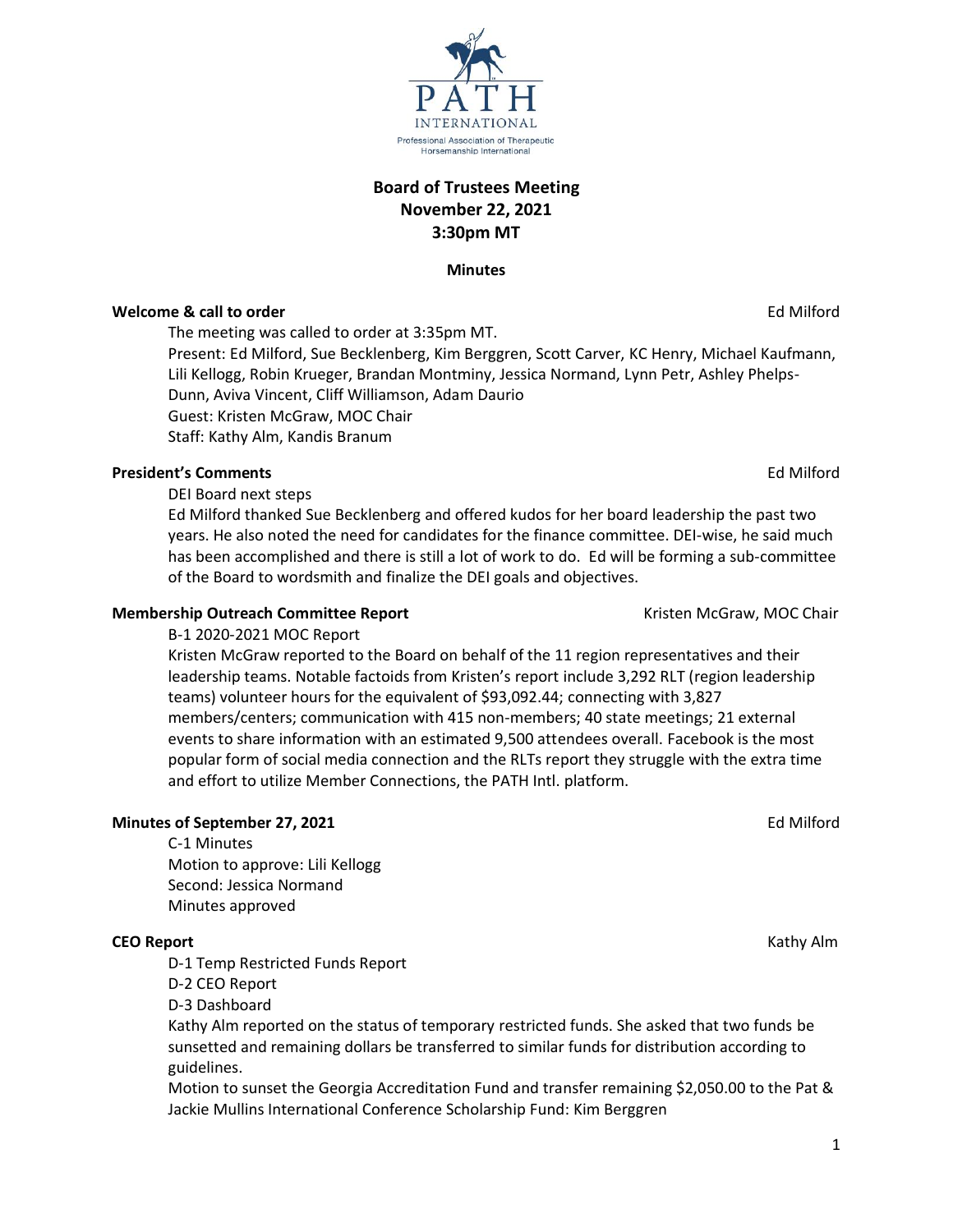

Kathy also gleefully informed Trustees that PPP loan #2 has been officially forgiven. The Board responded gleefully and with kudos to Kathy and team.

The new Premier Accredited Center virtual accreditation process will kick off in 2022.

# **Board Committees Chairs and Members Ed Milford Ed Milford**

E-1 Board & Committees Roster Proposed Board committee chairs: Finance: Scott Carver Audit: Robin Krueger Governance: Brandan Montminy Motion to approve Board Committee chairs: Sue Becklenberg Second: Lili Kellogg Committee chairs approved Proposed Board committee members: Finance: Robin Krueger, Tom Cramer, Marianne Collins, KC Henry Audit: Jeff Beck, Scott Carver Governance: Kim Berggren, Michael Kaufmann, Lili Kellogg, Cliff Williamson, Jessica Normand, Lynn Petr, Christina Sorensen, Veronica Lac, Ashley Phelps-Dunn Motion to approve Board committee members: Scott Carver Second: Brandan Montminy Committee members approved

# **Operational Committees Chairs** Ed Milford

F-1 Operational Committees Chairs Roster: Kristen McGraw-MOC Mary Gwinner-Accreditation Subcommittee Kate Robbins-Certification Oversight Committee Lauren Fitzgerald-Riding certification Subcommittee (ATRI & MTRI) Sarah Miller-Therapeutic Driving Certification Subcommittee Nancy Beers-Equine Specialist in Mental health & Learning Subcommittee Michelle Weed-Health & Education Advisory Committee Emily Keison-Equine Welfare Subcommittee Molly Murphy-Standards Review Committee Kristen Marcus-Equine Services for Heroes® Committee Adam Daurio-Grievance Review Panel Motion to approve operational committee chairs: Kim Berggren Second: Robin Krueger Operational committee chairs approved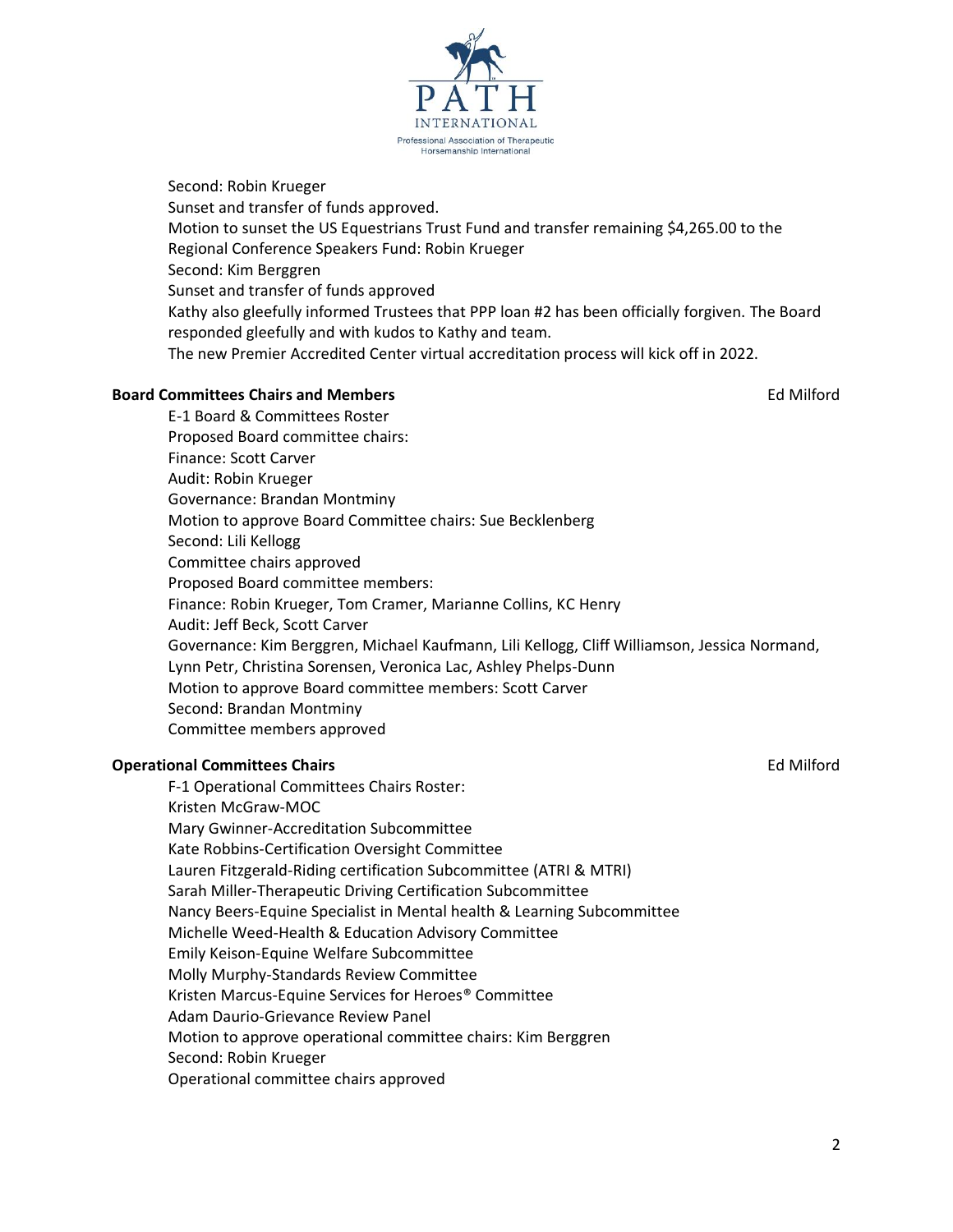Brandan Montminy reported that the Governance Committee has completed an update on the expertise matrix. A subcommittee will be formed to redesign the mentorship program. The recruiting process for potential board candidates is beginning. Trustees are asked to send ideas for possible posting places and sites to Brandan and Kandis. A suggestion was made to create targeted marketing materials for minority constituencies.

# **990** Scott Carver

G-1 990/990T Motion to approve 990/990T: Sue Becklenberg Second: Kim Berggren 990/990T approved

# **Finance** Scott Carver

H-1 Q1 Projection Narrative 09.30.21 H-2 Q1 Consolidated Projection 09.30.21 H-3 Consolidated Financial Statement 09.30.21 H-4 Consolidated Financial Narrative 10.31.21 H-5 Consolidated Financial Statement 10.31.21 Motion to approve September and October 2021 financials: Sue Becklenberg Second: Cliff Williamson September and October 2021 financials approved

### **Consent Agenda** Ed Milford **Consent Agenda** Ed Milford **Consent Agenda** Ed Milford

I-1 Minutes August 23, 2021 Executive Committee I-2 Minutes September 16, 2021 Finance committee I-3 Minutes October 21, 2021 Finance Committee I-4 Minutes September 16, 2021 Governance Committee I-5 Minutes October 21, 2021 Governance Committee Motion to approve all items on consent agenda: Robin Krueger Second: Kim Berggren Consent agenda approved

### **Ambassador Stories** Ed Milford

Lili Kellogg, Lynn Petr, Jessica Normand and Cliff Williamson shared stories.

### **Other Business** Ed Milford

Brandan Montminy asked about posting annual meeting on LinkedIn. Kathy responded that she will talk to the Marketing and Communications Department. Kathy also noted that the department is currently in crunch time with the new website, so some tasks have been delayed. Ed Milford updated Trustees on the status of the Advisory Council and Ambassadors designations. The Advisory Council will be disbanded on the recommendation of the Executive Committee and the Ambassadors idea is tabled for now.

**Governance Brandan Montminy Governance Brandan Montminy**